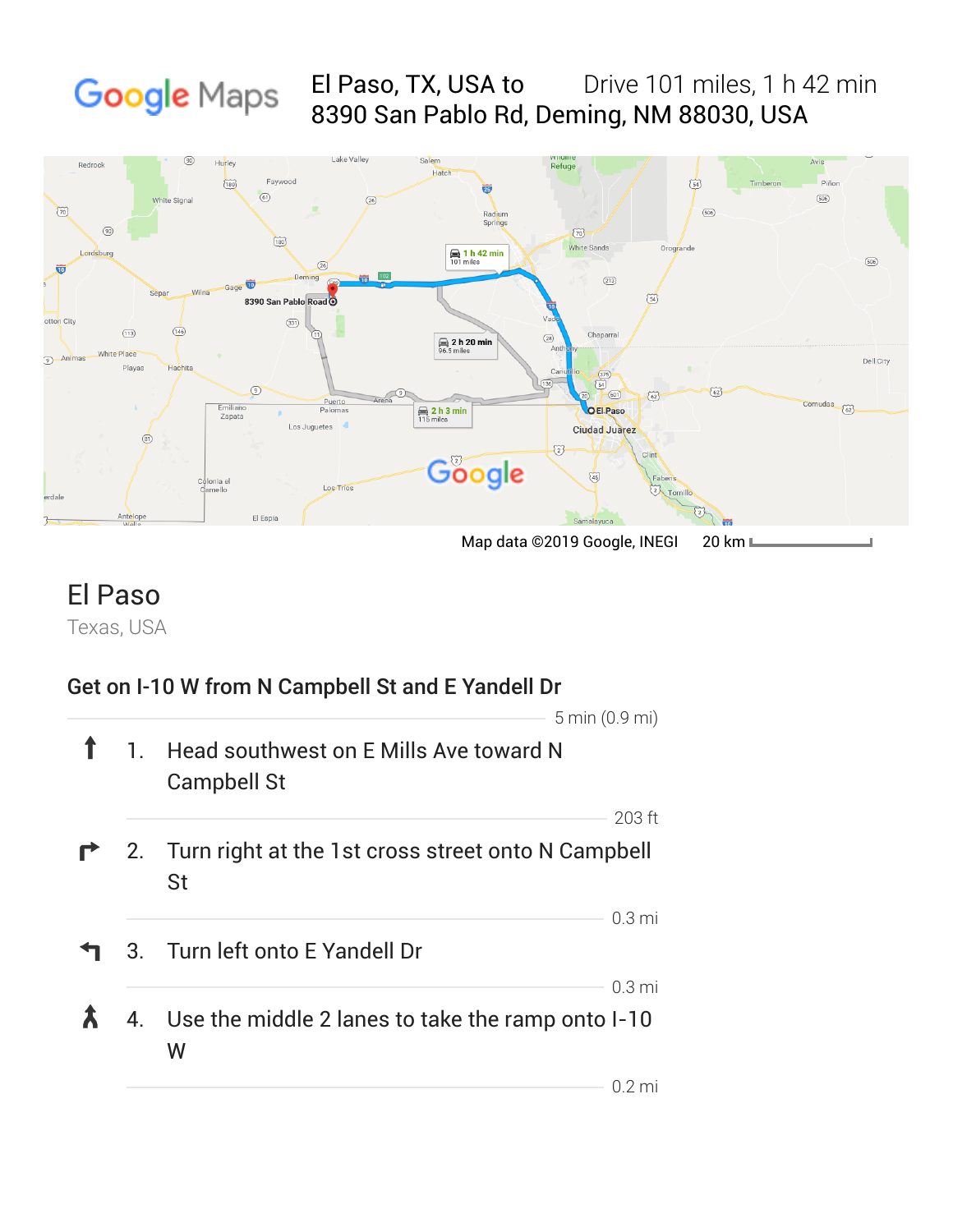### Follow I-10 W to Frontage Rd in Luna County. Take exit 102 from I-10 W

|   |                                                      | 1 h 11 min (80.1 mi) |
|---|------------------------------------------------------|----------------------|
| W | 5. Merge onto I-10 W<br><b>f</b> Entering New Mexico |                      |
|   | 6. Keep left at the fork to stay on I-10 W           | 38.7 mi              |
|   | 7. Take exit 102 toward Akela                        | 41.3 mi              |
|   |                                                      |                      |

#### Follow NM-549 W and Stirrup Rd SE to San Francisco

|     |                                                                                  | 26 min (19.7 mi)  |
|-----|----------------------------------------------------------------------------------|-------------------|
|     | 8. Turn left onto Frontage Rd                                                    |                   |
|     |                                                                                  | $0.4$ mi          |
| 9.  | Turn left onto Co Rd 8049                                                        |                   |
|     |                                                                                  | 0.3 <sub>mi</sub> |
| 10. | Turn right at the 1st cross street onto NM-549 W                                 |                   |
| 11. | Turn left onto NM-143 S/Stirrup Rd SE<br><b>Continue to follow Stirrup Rd SE</b> | 13.6 mi<br>3.7 mi |
| 12. | Slight left to stay on Stirrup Rd SE                                             | $0.7$ mi          |
| 13. | Turn right onto La Vega Rd SE                                                    |                   |
|     | 14. Turn right onto San Francisco<br><b>Destination will be on the right</b>     | 0.9 <sub>mi</sub> |
|     |                                                                                  | $0.1$ mi          |

# 8390 San Pablo Rd

Deming, NM 88030, USA